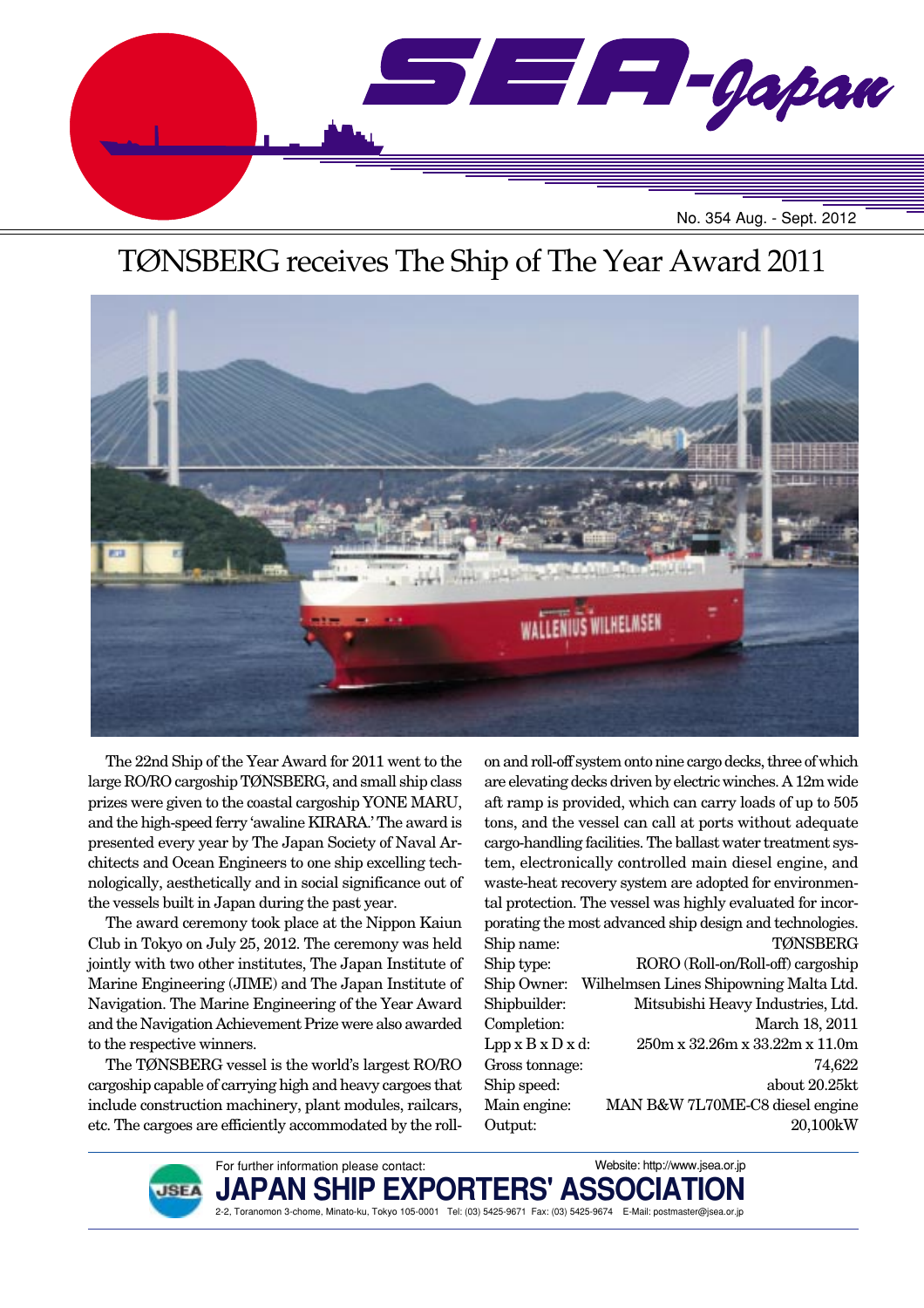## IHIMU completes 8,600TEU container carrier HELSINKI BRIDGE

IHI Marine United Inc. has delivered the 8,600TEU container carrier HELSINKI BRIDGE (Hull No. 3287) to Daisy Ship Holding S.A. at its Kure Shipyard. The HELSINKI BRIDGE is one of the largest class of container carrier, and IHIMU's sophisticated shipbuilding technology and experience were exploited for this carrier.

For economical operation on container trades, an electronically controlled main engine is installed on the carrier. To achieve more optimum operation, the latest systems such as the turbo charger cut-off system and inverter-controlled cooling seawater pump are applied. These systems contribute to reduction of both fuel oil consumption and gas emissions.

Good propulsion performance and good maneuverability are achieved with the latest technology of IHIMU, which includes CFD analysis, 3D-FEM ship-model analysis, walkthrough simulation, and apparatus installation simulation utilizing the CIM system "Ajisai."

Principal particulars:

L (o.a.) x B x D: about 334.55m x 45.60m x 24.40m

DWT/GT: about 97,000t/97,000 Loading capacity: 8,600TEUs Main engine: MAN B&W 9K98ME Mark VI diesel x 1 unit

MCR: 51,480kW x 94.0rpm Classification: NK Completion: April 27, 2012



# MES develops world's 1st integrated EGR system for marine diesel engines meeting the IMO Tier III  $NO<sub>x</sub>$  emission requirements

Mitsui Engineering & Shipbuilding Co., Ltd. (MES) has recently confirmed that its large size low speed marine diesel engine can meet the  $IMO's$  forthcoming Tier III  $NO<sub>x</sub>$  emission requirements based on the world's first integrated Exhaust Gas Recirculation (EGR) System.

The International Maritime Orga-

nization (IMO) has been strengthening its regulations on marine environment more and more recently. The emission of  $NO<sub>x</sub>$  by ships should be lower than 17g/kWh in the first regulation of 2000, 14.4 g/kWh in the second regulation of 2011 and will be lower than 3.4 g/kWh in the tertiary regulation of 2016, which is 80% less

than that of the first regulation in a specific sea area. MES has developed various technologies for environmental control including NOx emission control and has carried out confirmation tests using one of the world's largest test diesel engines installed in the machinery factory of Tamano Works in 2010.

The EGR devel-

oped by MES, which recently cleared the IMO's NOx Tier III requirements, is a system to reduce  $NO<sub>x</sub>$  emission by lowering peak combustion gas temperature by re-circulating a part of engine exhaust gas to the engine. The most distinctive feature of this system is this is the world's first integrated type with the engine. By integration of the entire EGR system into one unit, the compact design entails only minor changes to the engine outline compared with other  $NO<sub>x</sub>$  emission control systems, thus necessitating the least design modification of an engine room.

MES, as a leading manufacturer of large size low speed marine diesel engines in Japan, is developing technologies for NO<sub>x</sub> emission control as well as for reduction of  $CO<sub>2</sub>$  emission (energy saving technology). MES is committed to satisfy the various needs of the customers in the future with a wide range of products including the gas burning engine (ME-GI) which is also a well-established technology of MES.

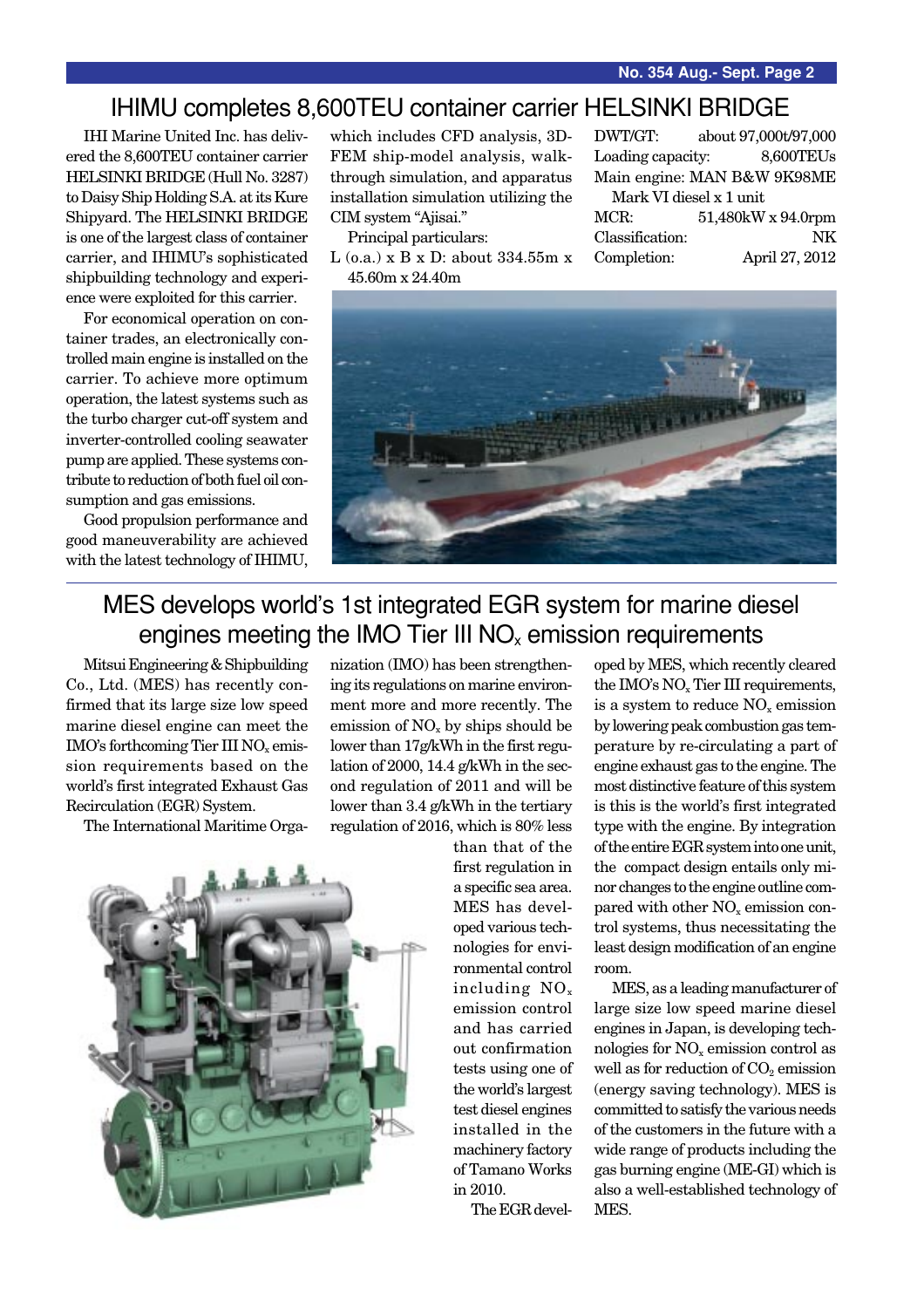### MHI completes RoPax ferry SUZURAN for Shin Nihonkai Ferry

Mitsubishi Heavy Industries, Ltd. (MHI) completed construction of SUZURAN (HN:2276), a high-speed RoPax ferry and delivered the vessel to Shin Nihonkai Ferry Co., Ltd. at the Nagasaki Shipyard & Machinery Works on June 14, 2012. The ferry is the sister vessel of the HAMANASU and AKASHIA.

The vessel is equipped with the CRP POD system, which achieves an extremely low fuel consumption compared with ordinary RoPax ferries. In addition, this vessel also has a steam turbine generator as a waste heat recovery system so that additional energy saving can be achieved. The passenger facilities of this vessel are de-



signed to provide a great deal of private space for each passenger. For example, the economy class passenger compartment consists of vertically interlocked individual spaces with berths.

| Principal Particulars     |                                       |
|---------------------------|---------------------------------------|
| Length $(0.a.)$ :         | 224.5m                                |
| Length $(b.p.):$          | 207.72m                               |
| Breadth:                  | 26.0 <sub>m</sub>                     |
| Depth:                    | $10.0m$ (2nd Deck)                    |
| Design draft:             | 7.4m                                  |
|                           | Gross tonnage: 34,400 (International) |
| 17,400 (JG)               |                                       |
|                           | Main propulsion system: Main en-      |
| gine $8,700$ kW x 2 units |                                       |
| Pod system:               | $12.9$ MW x 1 unit                    |
| Speed, service:           | 27.5kt (Trial max.                    |
| $30.1$ kn $)$             |                                       |
|                           | Cruising range: Approx. 3,300n.m.     |
|                           | Lane meter: 2,000 m for Trailers, 300 |
| m for private cars        |                                       |
|                           |                                       |
| Complement                |                                       |
| Passenger:                | 613 persons                           |
| Crew:                     | 53 persons                            |

## Sanoyas completes 120-type Handy Cape bulker JUBILANT TREASURE

Sanoyas Shipbuilding Corp. delivered the 120-type Handy Cape bulk carrier JUBILANT TREASURE constructed at Sanoyas Mizushima Shipyard to the owner Ever Bright Shipping, S.A. on May 23, 2012. The vessel is the 6th newbuilding of the 120,000DWT type Handy Cape bulk carrier series.

This advanced new vessel has large deadweight with shallow draft, anticipating trade expansion for coal and iron ore in the future market. The vessel with wide beam and shallow draft will clear the restrictions of some ports for large bulk carriers and has been named "Handy Cape" because of the highest flexibility among Cape size bulk carrier.

To improve propulsion efficiency, the vessel uses a low-speed and longstroke main engine combined with a high-efficiency propeller together with an energy saving device called "STF" (Sanoyas-Tandem-Fin (patent): max. 6% energy saving) on the stern shell, which also contributes to the reduction of  $CO<sub>2</sub>$  emissions.

This vessel complies with the Common Structural Rules (CSR) of the International Association of Classification Societies. Various countermeasures for protection of the environment are incorporated, which include fuel oil tanks of double hull structures, holding tank for accommodation discharges, and dirty hold bilge and independent bilge segregation systems for the engine room.

The widest possible openings are provided for the No. 1 to No. 7 cargo holds in the same sizes, which facilitate cargo handling. The vessel has dedicated fresh water tanks for storing hold-washing water generated by a large capacity type fresh water generator. In addition, the special fuel oil heating system installed in the fuel oil storage tanks helps to avoid cargo damage by over-heating, and saves steam consump-

tion.

Wooden furniture in the accommodation increases comfort of the officers and crews on board, and safe maneuverability is achieved with the shipshape arrangement and rear visibility of the wheelhouse.

| Principal particulars        |                                                  |
|------------------------------|--------------------------------------------------|
| Ship No.:                    | 1306                                             |
|                              | $L$ (o.a.) x $L$ (p.p.) x $B$ x $D$ x d: 245.00m |
|                              | x 238.00m x 43.00m x 21.65m x                    |
| 15.404m                      |                                                  |
| DWT/GT:                      | 119,454mt/64,647                                 |
| Cargo hold capacity (grain): |                                                  |
| 135,717m <sup>3</sup>        |                                                  |
|                              | Main engine: MAN B&W 6S60MC-C                    |
| diesel x 1 unit              |                                                  |
| MCR:                         | 13,560kW                                         |
|                              | Speed, service: about 14.6kt (at c.s.o.          |
| with $15\%$ sea margin)      |                                                  |
| Classification:              | NΚ                                               |
| Registry:                    | Panama                                           |
| Complement:                  | 25                                               |
| Delivery:                    | May 23, 2012                                     |

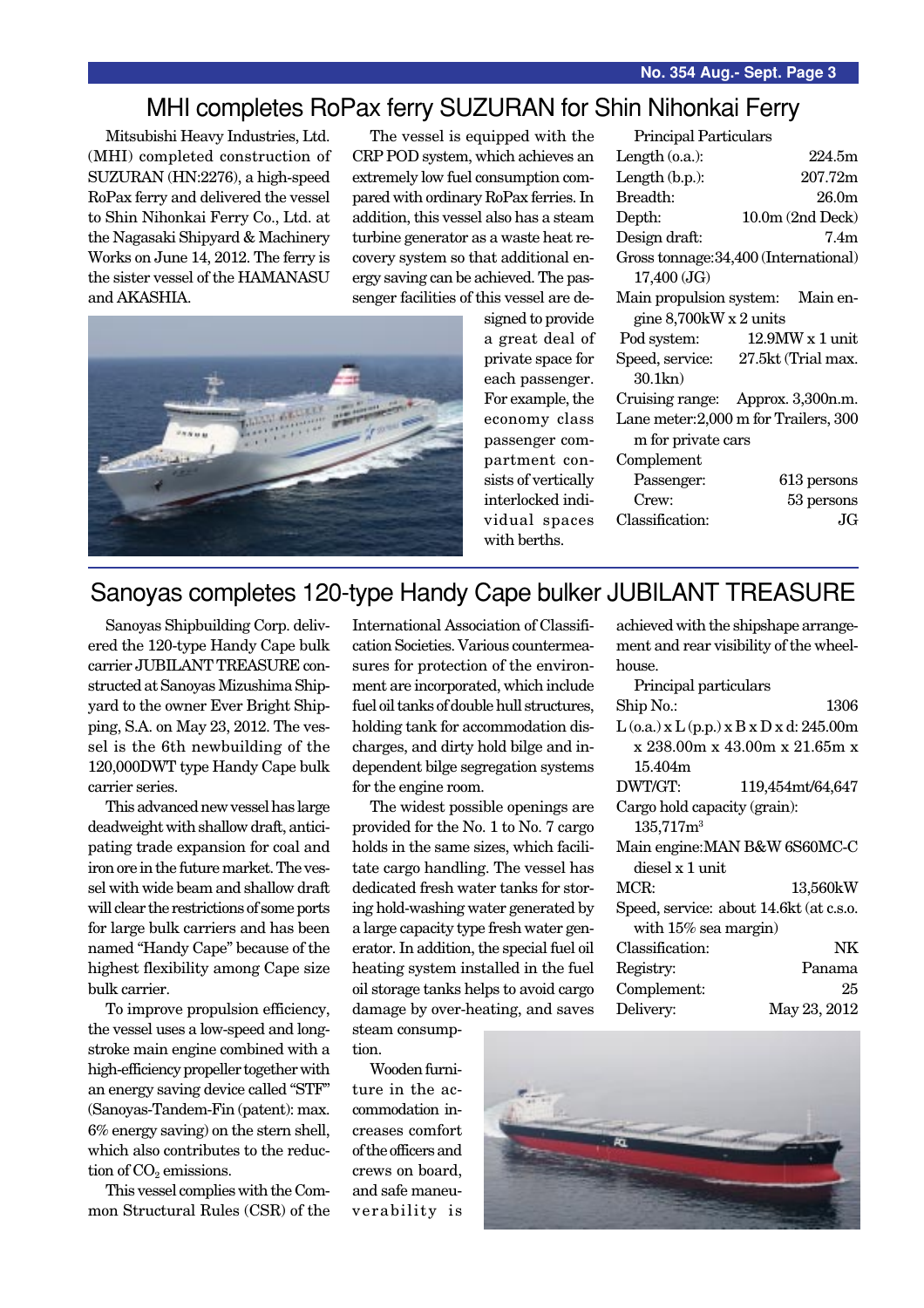# JUPITER SPIRIT cuts 3% energy consumption with STEP in waves verified in actual navigation

Naikai Zosen Corporation has proved its STEP, an energy-saving device for ships, has the energy saving effect of 3% in actual navigation. The STEP (Spray TEaring Plate) was fixed on the bow of the JUPITER SPIRIT, a 45,961GT pure car and truck carrier, constructed for Nissan Motor Car Carrier Co., Ltd. at the Naikai's Setoda Works in June last year. Since then data acquisition for energy saving has been continued.

 The STEP is an energy-saving device of a pair of plates attached to both sides of the bow above the waterline. The STEP is effective to reduce the wave resistance on the hull. Consequently, the fuel consumption can be improved without losing ship speed due to wave resistance. In water tank tests, the device was estimated to decrease the wave resistance by about 18% under the wave conditions and to reduce the energy consumption by about 2% under head waves of Beaufort scale 6.

 Nippon Kaiji Kyokai (Class NK) has acknowledged these results with a highly accurate evaluation method combining water tank tests and theoretical calculations, which is called SPICA (Ship Performance Index Calculation Program), and the STEP has acquired the Class NK's appraisal of the 10 Mode Performance Index for Ships. The JUPI-TER SPIRIT has also acquired Class NK's appraisal of the 10 Mode Performance Index for Ships after ac-



tual ship operation for about one year.

The energy consumption of this vessel was compared with ship operation data obtained from a similar car carrier without the STEP, which was built in the same period. The comparison was carried out using sample data referring to design conditions of The STEP, which include full load condition in summer, head wave angle range within +/- 90 degrees, and significant wave height of 3 m. As a result, about 3% decrease in energy consumption was proved under the conditions of 2 m or more high waves, which exceed the STEP.

Principal particulars Length, o.a.: 83.00m Length, b.p.: 170.00m Breadth, mld.: 30.20m



| Depth, mld.: 28.80m at upper deck   |                                       |
|-------------------------------------|---------------------------------------|
| Draught, mld.:                      | 8.45m                                 |
| GT:                                 | 45,961                                |
| Car carrying capacity: 5,000 units  |                                       |
| (Car size; 4.125m (L) x 1.550m (W)) |                                       |
| x 1.420m(H)                         |                                       |
| Main engine: Hitachi-MAN B&W        |                                       |
| 6S60MC-C diesel x 1 unit            |                                       |
| MCR:                                | $12,210$ kW x $105$ min <sup>-1</sup> |
| Speed, service:                     | about 19.0kt                          |
| Classification:                     | NK                                    |
| Completion:                         | June 30, 2011                         |

#### Imabari completes 95,671DWT bulk carrier SARGAM

Imabari Shipbuilding Co., Ltd. completed construction of SARGAM (HN: S-1580), a 95,671DWT bulk carrier, and delivered the vessel at the Marugame Headquarters on May 8, 2012. The vessel is an ocean going bulk

carrier driven by a diesel engine with a single screw and suitable for carrying coal, ore, and grain cargoes.

The hatch covers of the vessel are the side rolling type operated by electric motors and chain drive systems.

> The hatch openings are wide to facilitate cargohandling operations.

The vessel uses the leading edge rudder as an energy-saving device which contributes to environment-friendly as well as economical operations.

Principal particulars

| r rintipar partitulars |                                   |
|------------------------|-----------------------------------|
| Length, o.a.:          | 234.98m                           |
| Length, b.p.:          | 227.00m                           |
| Breadth, mld.:         | 38.00m                            |
| Depth, mld.:           | 19.90m                            |
| Draught, mld.:         | 14.45m                            |
| DWT/GT:                | 95,671t/50,624                    |
| Loading capacity:      | $109,477m^3$                      |
|                        | Main engine: Mitsui-MAN B&W       |
|                        | 6S60MC-C (Mark 7) diesel x 1 unit |
| MCR:                   | 12,950kW x 101.0rpm               |
| Speed, service:        | about 15.2kt                      |
| Complement:            | 28                                |
| Classification:        | NK                                |
| Delivery:              | May 8, 2012                       |

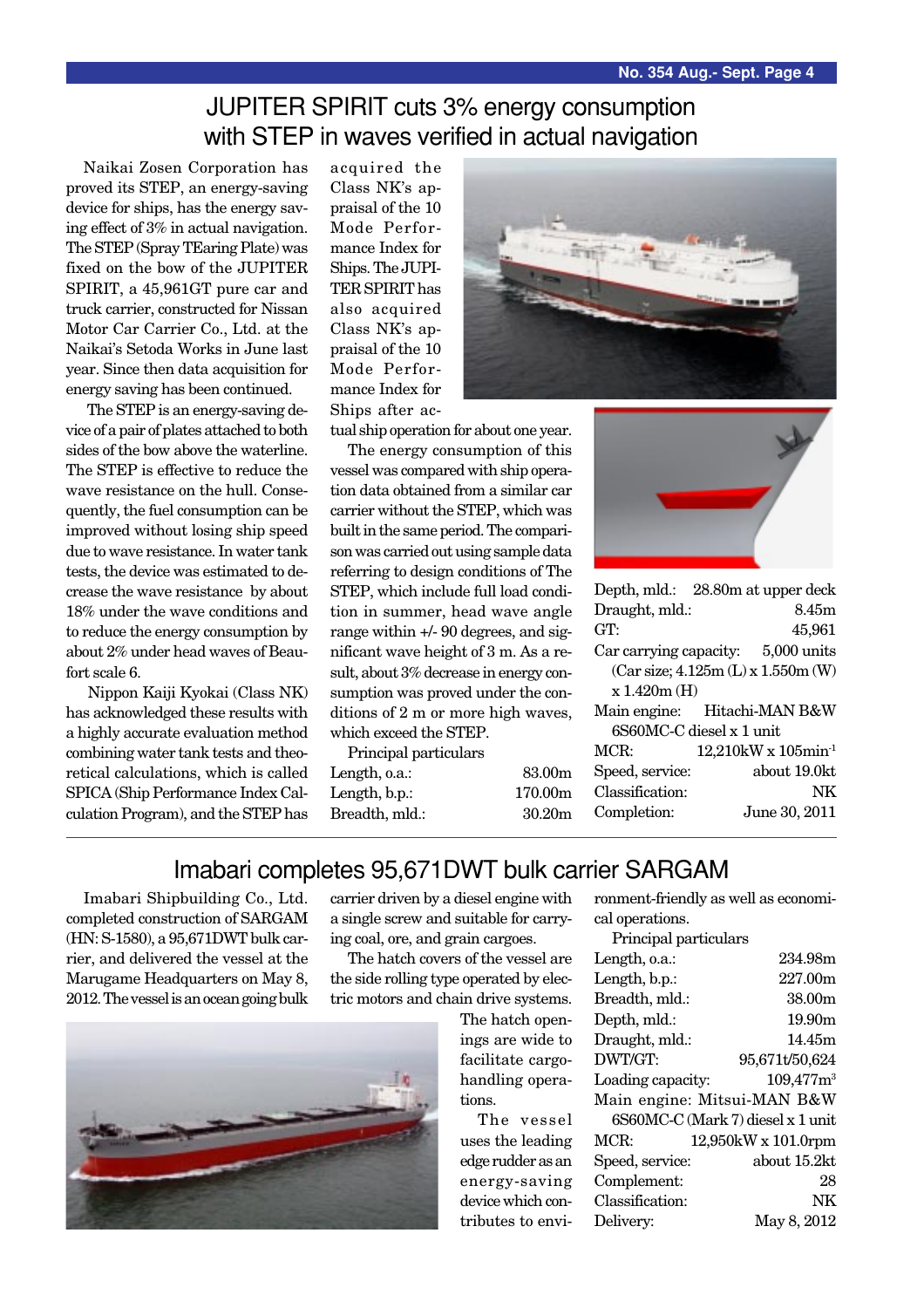### Universal completes 205,000DWT bulk carrier FPMC B JUSTICE

Universal Shipbuilding Corporation delivered the FPMC B JUSTICE, a 205,000DWT bulk carrier, to FPMC Justice Marine Corp. at the Tsu Shipyard on March 29, 2012. The vessel is designed to carry coal and iron ore between Asia and Australia more efficiently and to provide flexibility for port restrictions. This is the 23rd vessel of a new design series of Newcastlemax that is not only the most efficient for shallow draft, but also has large cargo hold capacity.

The vessel uses double side skin construction for cargo holds to reduce flooding risk due to side damage and improved cargo handling. In spite of the cargo holds with a double side skin, the cargo capacity is equivalent to that of previous single skinned Newcastle-max series. The vessel is equipped with high propulsion efficiency and energy saving devices, SSD (Super Stream Duct) and Surf-Bulb (Rudder Fin with Bulb), in front of and behind the propeller. In addition, the



bow above the waterline uses the Ax-Bow design that can decrease added wave resistance at sea. Deck machinery such as windlasses and mooring winches and hatch covers are driven by an electric-motor system for oil leak prevention on the deck.

Principal particulars  $L$  (o.a.)  $x L$  (b.p.)  $x B x D x d$ : 299.7m  $x$ 

290.2m x 50m x 25.0m x 18.2m DWT/GT: 206,649MT/106,385 Loading Capacity: 218,684m<sup>3</sup> Main engine:MAN B&W 7S65ME-C

| 14.7kt         |
|----------------|
| 24             |
| <b>BV</b>      |
| March 29, 2012 |
|                |

# Namura completes 115,000DWT product oil carrier FS ENDEAVOR

Namura Shipbuilding Co., Ltd. delivered the 115,626DWT product oil carrier FS ENDEAVOR to J&K Shipping Company Limited at its Imari Shipyard & Works on June 6, 2012.

This is the second vessel of the class of 115,000DWT-type product oil carriers, which has been developed as the new generation of double hull Aframax tanker series. Namura has drastically reviewed and modified the specifications by improving those of the existing 105,000DWT-type product oil carriers.

The vessel has three sets of adequate capacity cargo pumps with selfstripping systems and can load three different grades of cargoes. Hull construction is designed and constructed in accordance with the Common

![](_page_4_Picture_14.jpeg)

Structural Rules (CSR). Pure epoxy coating is applied to the cargo oil tanks and cargo piping to prevent cargoes from being contaminated by rust. Radar-type tank level gauges are equipped for the cargo oil tanks, slop tanks and residual slop tank. The vapor emission control system (VECS) is used in compliance with USCG/ CFR 46 Part 39. The Namura flow Control Fin (NCF) is provided as an energy saving device.

Principal particulars

 $L$  (o.a.)  $x L$  (b.p.)  $x B$  (mld)  $x D$  (mld)  $x$ d (mld): 249.97m x 241.00m x 44.00m x 21.20m x 14.80m DWT/GT: 115,626t/63,058

Main engine: MAN B&W 6S60MC-C (Mark 7) diesel x 1 set

| M.C.O.          | $13,560$ kW x $105.0$ min <sup>-1</sup> |
|-----------------|-----------------------------------------|
| Speed, service: | 15.2 <sub>kt</sub>                      |
| Complement:     | $25 + 4$ (workers)                      |
| Classification: | ABS                                     |
| Flag:           | Hong Kong                               |
|                 |                                         |